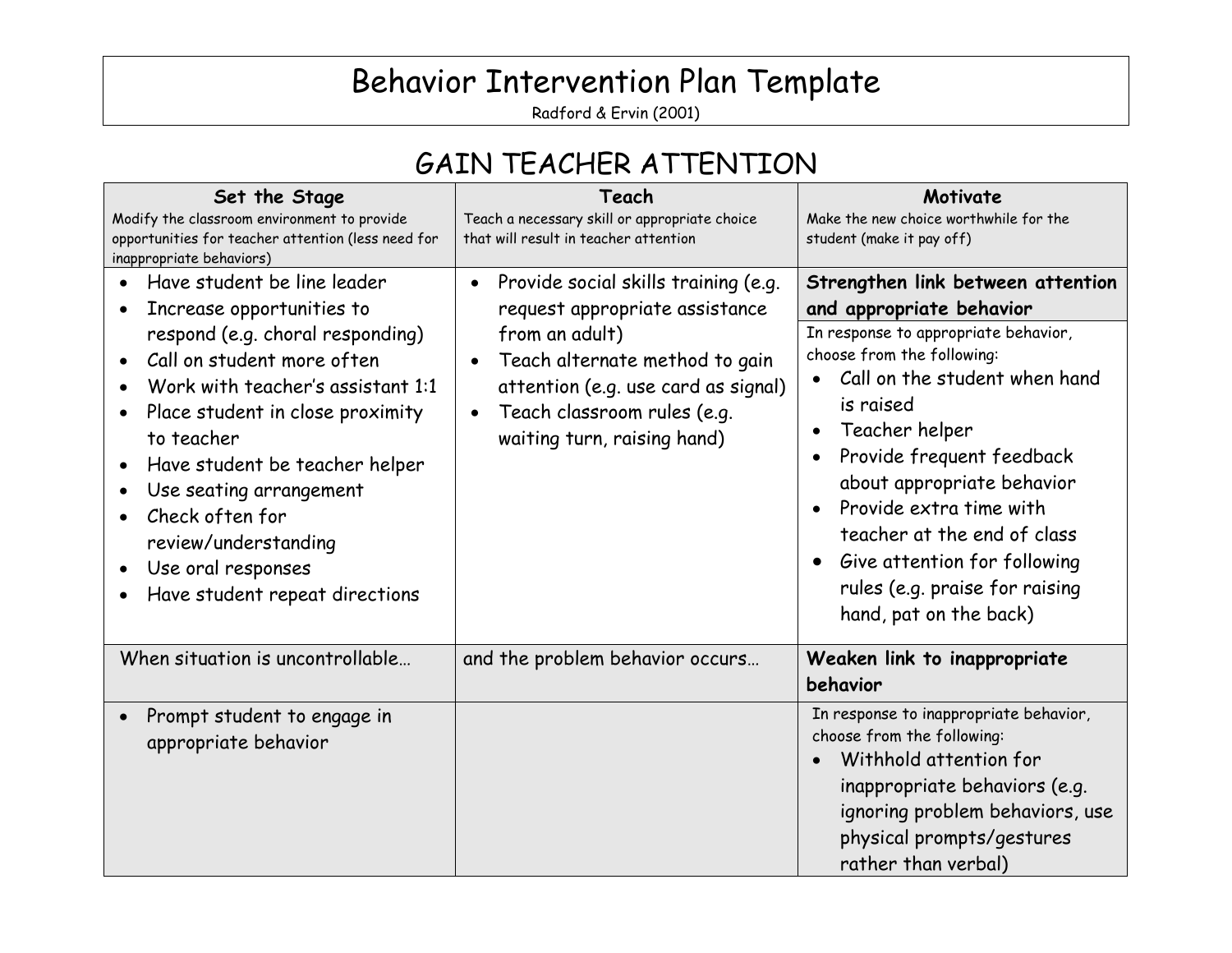### GAIN PEER ATTENTION

| Set the Stage<br>Modify the classroom environment to provide<br>opportunities for teacher attention (less need for                                                                                                                                                                                                                                                                                                                                                                                                                                             | Teacher<br>Teach a necessary skill or appropriate choice that<br>will result in teacher attention                                                                                                                                                                                                  | Motivate<br>Make the new choice worthwhile for the                                                                                                                                                                                                                                                                                                                           |
|----------------------------------------------------------------------------------------------------------------------------------------------------------------------------------------------------------------------------------------------------------------------------------------------------------------------------------------------------------------------------------------------------------------------------------------------------------------------------------------------------------------------------------------------------------------|----------------------------------------------------------------------------------------------------------------------------------------------------------------------------------------------------------------------------------------------------------------------------------------------------|------------------------------------------------------------------------------------------------------------------------------------------------------------------------------------------------------------------------------------------------------------------------------------------------------------------------------------------------------------------------------|
| inappropriate behaviors)                                                                                                                                                                                                                                                                                                                                                                                                                                                                                                                                       |                                                                                                                                                                                                                                                                                                    | student (make it pay off)                                                                                                                                                                                                                                                                                                                                                    |
| Start a peer tutoring program<br>(e.g. target student mentor a<br>younger student, older student<br>mentors target student)<br>Give group assignments<br>Have student read book to class<br>Use seating assignments (e.g.<br>place student next to peer who is<br>less likely to respond to<br>inappropriate behaviors)<br>Use cooperative learning groups<br>Call on student more often to<br>bring focus on him<br>Have student pass out materials<br>Have student be a peer mediator<br>Have student help peers when<br>$\bullet$<br>assignment is complete | Teach friendship skills (e.g. social<br>$\bullet$<br>skills, manners, forgiving, sharing)<br>Teach communication skills (e.g.<br>$\bullet$<br>how to call attention from peers<br>appropriately)<br>Teach entire class to report<br>$\bullet$<br>about appropriate behavior of<br>peers to teacher | Strengthen link between attention<br>and appropriate behavior<br>In response to appropriate behavior,<br>choose from the following:<br>Provide free time with peer(s)<br>(e.g. color, project,<br>conversation)<br>Peer helper in lower grade<br>classroom<br>Play games with peers<br>Earn activity for entire class<br>Earn tickets to exchange for<br>time with a peer(s) |
| When situation is uncontrollable                                                                                                                                                                                                                                                                                                                                                                                                                                                                                                                               | and the problem behavior occurs                                                                                                                                                                                                                                                                    | Weaken link to inappropriate<br>behavior                                                                                                                                                                                                                                                                                                                                     |
| Prompt student to engage in<br>appropriate behavior                                                                                                                                                                                                                                                                                                                                                                                                                                                                                                            |                                                                                                                                                                                                                                                                                                    | In response to inappropriate behavior,<br>choose from the following:<br>Lose access to peer attention<br>for inappropriate behavior (e.g.<br>lose peer related activity for<br>inappropriate behavior, sit<br>student away from peer(s),<br>timeout outside of classroom)                                                                                                    |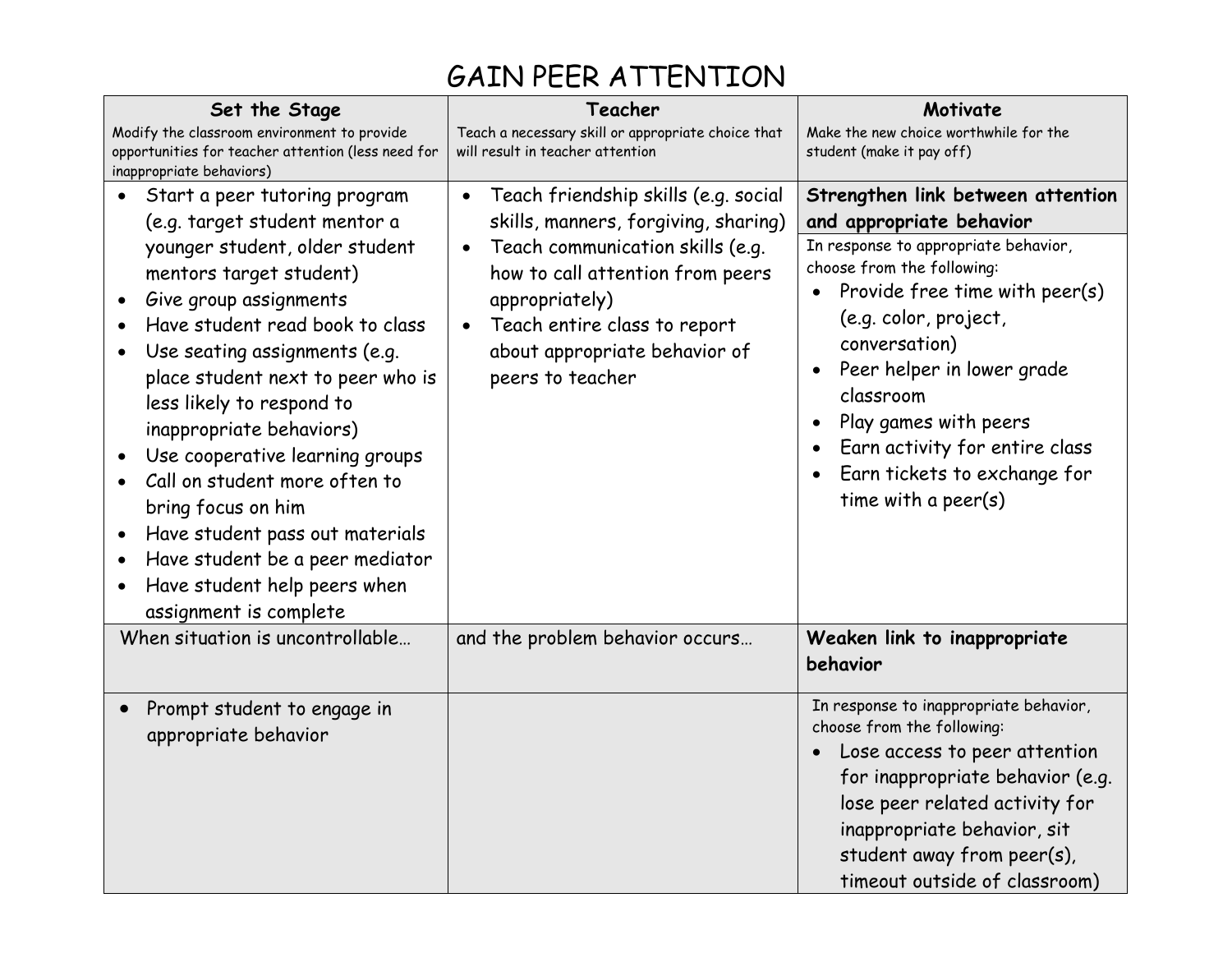#### GAIN OBJECT/ACTIVITY

| Set the Stage<br>Modify the classroom environment to provide<br>opportunities for teacher attention (less need for<br>inappropriate behaviors)                                                                                                                                                                        | Teach<br>Teach a necessary skill or appropriate choice<br>that will result in teacher attention                                           | Motivate<br>Make the new choice worthwhile for the<br>student (make it pay off)                                                                                                                                                                                                                                                                                 |
|-----------------------------------------------------------------------------------------------------------------------------------------------------------------------------------------------------------------------------------------------------------------------------------------------------------------------|-------------------------------------------------------------------------------------------------------------------------------------------|-----------------------------------------------------------------------------------------------------------------------------------------------------------------------------------------------------------------------------------------------------------------------------------------------------------------------------------------------------------------|
| Use manipulatives<br>Remove desired item from<br>room/desk<br>Schedule access to preferred<br>$\bullet$<br>activity/object (e.g. toys, games<br>for smaller steps in assignment)<br>Restate rules<br>Remind student of consequences<br>Change seating arrangement<br>(place student away from<br>distracting objects) | Teach rules (e.g.<br>$\bullet$<br>Teach appropriate skills to<br>request object/activity (e.g.<br>finish work first, during free<br>time) | Strengthen link between<br>object/activity and appropriate<br>behavior<br>In response to appropriate behavior,<br>choose from the following:<br>Provide access to<br>activity/object (e.g. access to<br>treasure chest, desired<br>object/activity)<br>Provide points, tokens, etc. for<br>appropriate behavior that can<br>be exchanged for<br>object/activity |
| When situation is uncontrollable                                                                                                                                                                                                                                                                                      | and the problem behavior occurs                                                                                                           | Weaken link to inappropriate<br>behavior                                                                                                                                                                                                                                                                                                                        |
| Prompt student to engage in<br>appropriate behavior                                                                                                                                                                                                                                                                   |                                                                                                                                           | In response to inappropriate behavior,<br>choose from the following:<br>Remove access to object or<br>activity for inappropriate<br>behavior<br>Lose points, tokens, etc. for<br>inappropriate behaviors                                                                                                                                                        |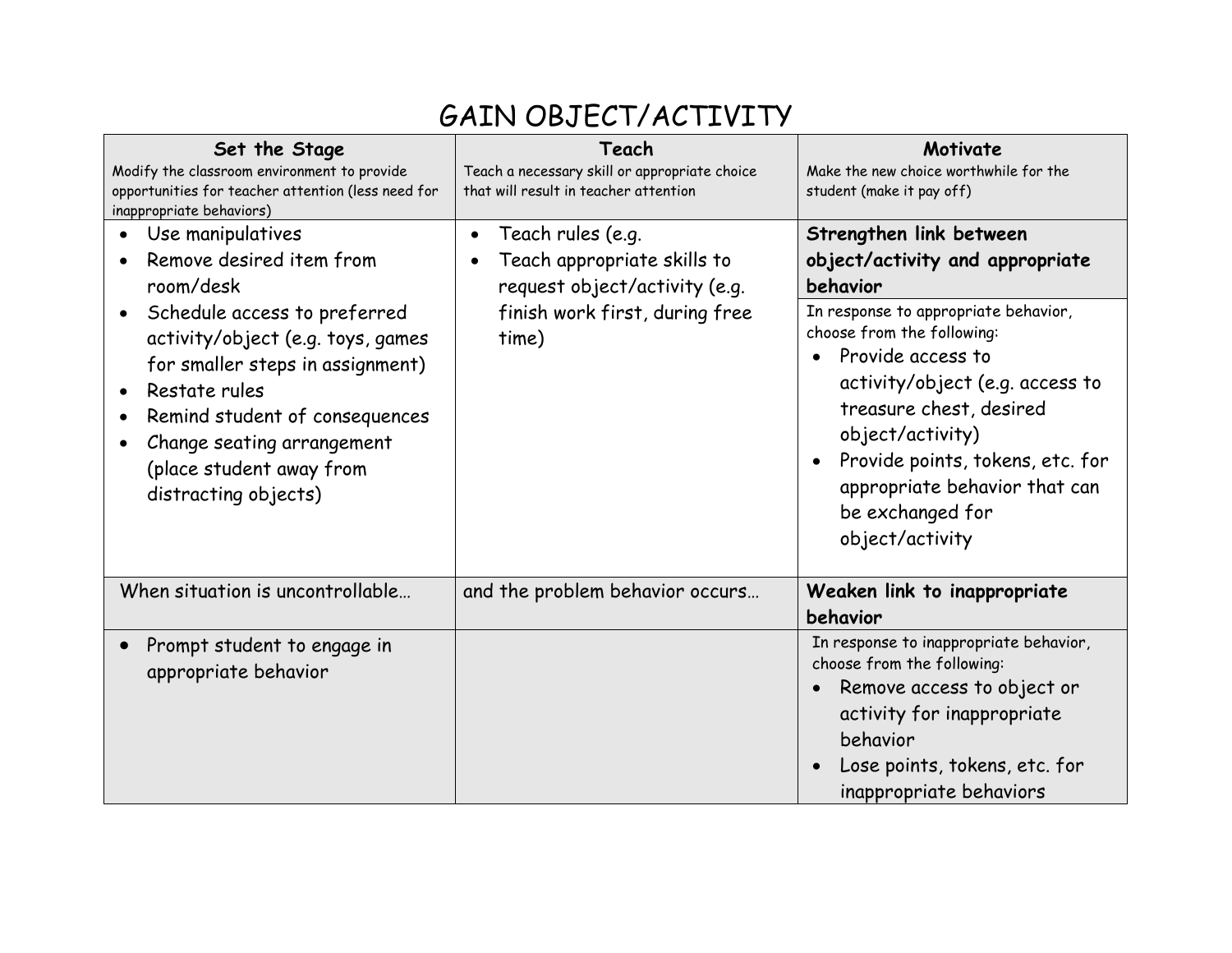# ESCAPE TASK/ACTIVITY

| Set the Stage<br>Modify the classroom environment to provide<br>opportunities for teacher attention (less need for<br>inappropriate behaviors)                                                                                                                                                                                                                                                                                                                                                                                                         | Teach<br>Teach a necessary skill or appropriate choice<br>that will result in teacher attention                                                                                                                               | Motivate<br>Make the new choice worthwhile for the<br>student (make it pay off)                                                                                                                     |
|--------------------------------------------------------------------------------------------------------------------------------------------------------------------------------------------------------------------------------------------------------------------------------------------------------------------------------------------------------------------------------------------------------------------------------------------------------------------------------------------------------------------------------------------------------|-------------------------------------------------------------------------------------------------------------------------------------------------------------------------------------------------------------------------------|-----------------------------------------------------------------------------------------------------------------------------------------------------------------------------------------------------|
| Reduce length of assignments<br>Provide frequent breaks                                                                                                                                                                                                                                                                                                                                                                                                                                                                                                | Teach skills to appropriately<br>$\bullet$<br>escape from task (e.g. request                                                                                                                                                  | Strengthen link between escape<br>and appropriate behavior                                                                                                                                          |
| Reduce difficulty level of the task<br>$\bullet$<br>Provide clear directions (what to<br>do and how to do it)<br>Break assignment into small steps<br>Adjust deadlines<br>Vary activity often (e.g. change<br>mode of response- oral, written)<br>Remove visual and auditory<br>distractions<br>Use prompts to engage in<br>appropriate behavior<br>Allow student to choose task(s)<br>Tap into interests of student (e.g.<br>stories about baseball, dinosaurs)<br>Provide materials for review<br>Self monitoring of task<br>$\bullet$<br>completion | break)<br>Guided practice<br>$\bullet$<br>Teach study skills (e.g. how to<br>break long assignments into small<br>steps)<br>Explain alternate method to get<br>help (e.g. use card as signal)<br>Teach self monitoring skills | In response to appropriate behavior,<br>choose from the following:<br>Frequent feedback (e.g.<br>graphing progress)<br>Praise task completion (e.g. give<br>verbal/physical praise)<br>Post results |
| When situation is uncontrollable                                                                                                                                                                                                                                                                                                                                                                                                                                                                                                                       | and the problem behavior occurs                                                                                                                                                                                               | Weaken link to inappropriate<br>behavior                                                                                                                                                            |
| Prompt student to engage in<br>$\bullet$<br>appropriate behavior                                                                                                                                                                                                                                                                                                                                                                                                                                                                                       |                                                                                                                                                                                                                               | In response to inappropriate behavior,<br>choose from the following:<br>Do not remove task/demand<br>(time out) for escape<br>Withhold preferred activity<br>when task is incomplete (e.g.          |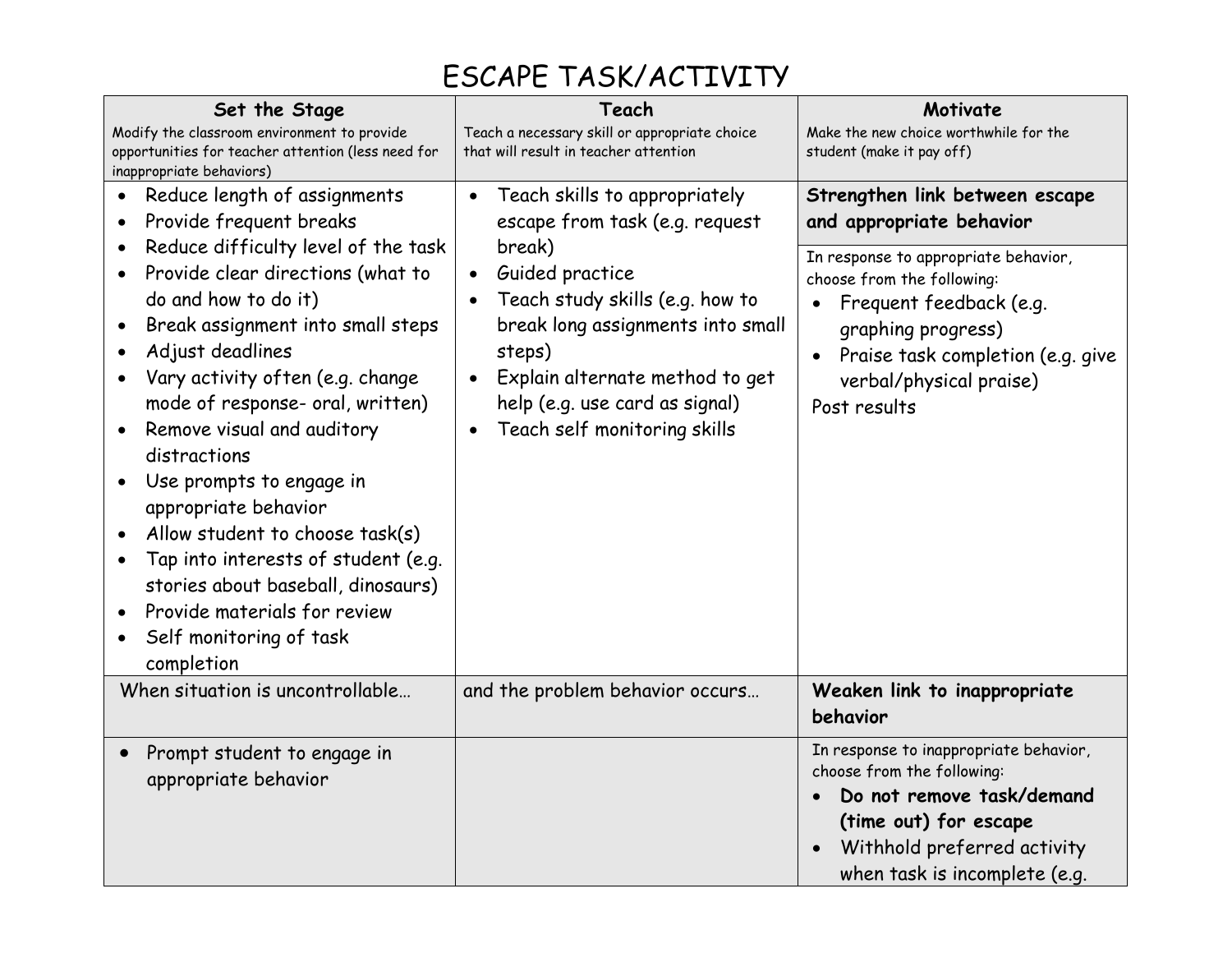### ESCAPE TEACHER/ADULT ATTENTION

| Set the Stage<br>Modify the classroom environment to provide<br>opportunities for teacher attention (less need for<br>inappropriate behaviors)                                                                                                                                                                                                                                                                                    | Teach<br>Teach a necessary skill or appropriate choice<br>that will result in teacher attention                                                                                                                                                                                        | Motivate<br>Make the new choice worthwhile for the<br>student (make it pay off)                                                                                                      |
|-----------------------------------------------------------------------------------------------------------------------------------------------------------------------------------------------------------------------------------------------------------------------------------------------------------------------------------------------------------------------------------------------------------------------------------|----------------------------------------------------------------------------------------------------------------------------------------------------------------------------------------------------------------------------------------------------------------------------------------|--------------------------------------------------------------------------------------------------------------------------------------------------------------------------------------|
| Modify teacher proximity to<br>$\bullet$<br>student (e.g. seat child away from<br>teacher)<br>Modify demand statements (e.g.<br>tone, gestures, frequency of<br>demands)<br>Prompt student to engage in<br>appropriate behaviors<br>Structure frequent breaks from<br>teacher demands<br>Limit number of times student is<br>called-on or asked to respond<br>Use a peer to provide assistance<br>to student (instead of teacher) | Teach appropriate social skills<br>(e.g. anger management, conflict<br>resolution)<br>Teach communication skills (e.g.<br>requesting break from situation)<br>Teach students to use cues (e.g.<br>use colored cards to indicate<br>mood: red indicates not a good<br>time to approach) | Strengthen link between escape<br>and appropriate behavior<br>In response to appropriate behavior,<br>choose from the following:<br>Provide breaks from teacher<br>attention/demands |
| When situation is uncontrollable<br>Prompt student to engage in<br>appropriate behavior                                                                                                                                                                                                                                                                                                                                           | and the problem behavior occurs                                                                                                                                                                                                                                                        | Weaken link to inappropriate<br>behavior<br>In response to inappropriate behavior,<br>choose from the following:<br>Do not allow removal of<br>attention for escape                  |